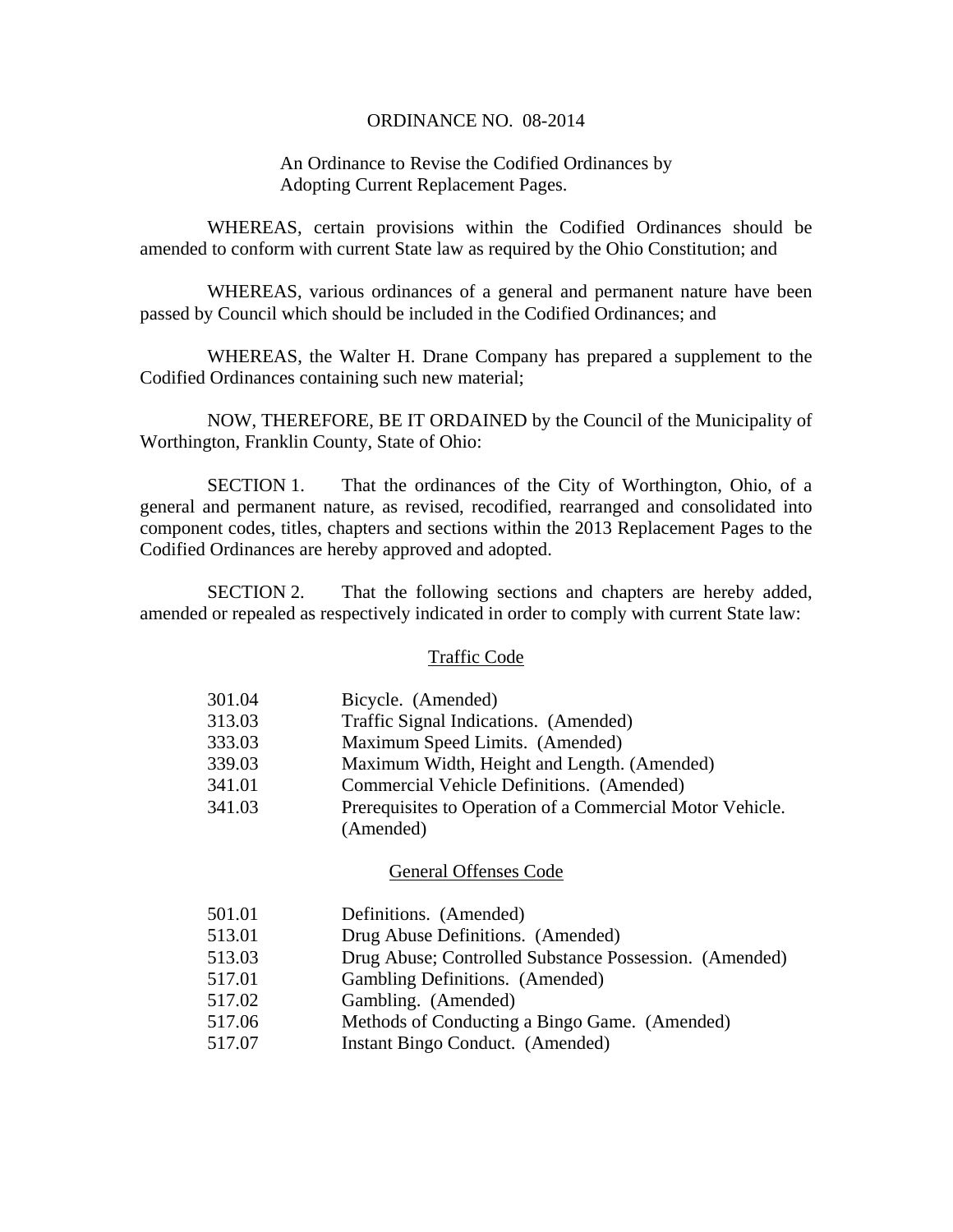# ORDINANCE NO. 08-2014

| 517.08 | Raffles. (Amended)                                |
|--------|---------------------------------------------------|
| 517.09 | Charitable Instant Bingo Organizations. (Amended) |
| 517.10 | Location of Instant Bingo. (Amended)              |
| 517.11 | Bingo or Game of Chance Records. (Amended)        |
| 517.13 | Bingo Exceptions. (Amended)                       |
| 517.15 | Skill-Based Amusement Machines. (Amended)         |
| 525.02 | Falsification. (Amended)                          |
| 537.03 | Assault. (Amended)                                |
| 537.12 | Misuse of 9-1-1 System. (Amended)                 |
| 545.01 | Theft and Fraud Definitions. (Amended)            |
| 545.05 | Petty Theft. (Amended)                            |
| 545.18 | Receiving Stolen Property. (Amended)              |
| 549.01 | Weapons and Explosives Definitions. (Amended)     |
| 549.02 | Carrying Concealed Weapons. (Amended)             |
| 549.04 | Improperly Handling Firearms in a Motor Vehicle.  |
|        | (Amended)                                         |

 SECTION 3. That the complete text of the sections listed above are set forth in full in the current replacement pages to the Codified Ordinances. A summary of the amendments to such sections is hereby attached to this ordinance as Appendix A.

 SECTION 4. That this ordinance shall take effect and be in force from and after the earliest period allowed by law and by the Charter of the City of Worthington, Ohio

Passed April 21, 2014

 \_/s/ Bonnie D. Michael\_\_\_\_\_\_\_\_\_\_\_\_\_ President of Council

Attest:

 Introduced April 7, 2014  $\frac{1}{s}$  P.H. April 21, 2014 Clerk of Council Effective May 14, 2014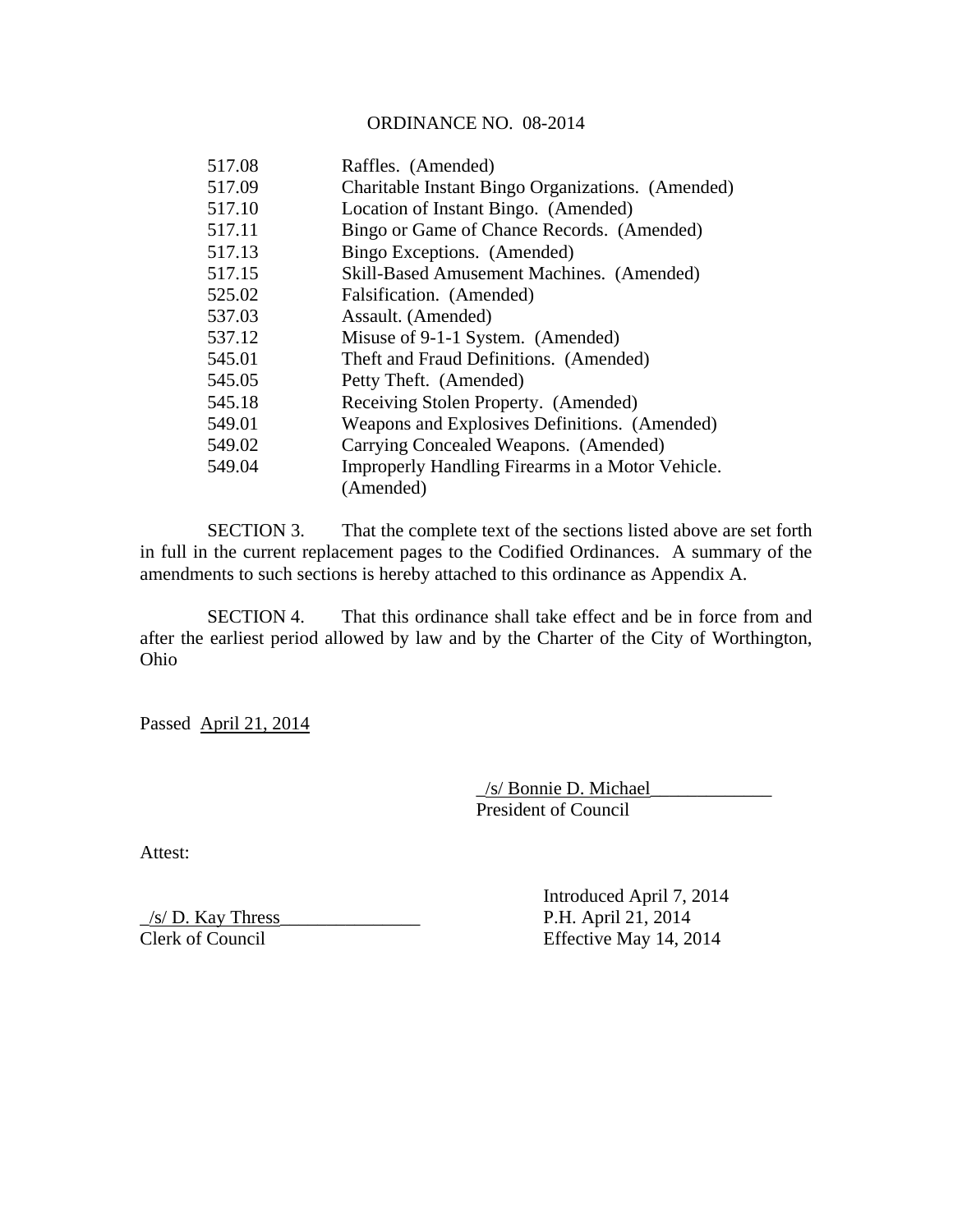### **APPENDIX A**

### **Traffic Code**

 301.04 Bicycle. (Simplifies the definition of a "bicycle" to mean a device propelled by human power having two or more wheels any of which is more than fourteen inches in diameter.)

 313.03 Traffic Signal Indications. (Clarifies the turns that may be made by vehicular traffic facing a steady red signal indication in subsection (c).)

333.03 Speed Limits. (Revises the speed limits on freeways.)

 339.03 Maximum Width, Height and Length. (Changes 40 feet to 50 feet in subsection  $(c)(8)$ .)

 341.01 Commercial Vehicle Definitions. (Amends last line in 341.01(l) to read "as defined in Ohio R.C. 4923.01.")

 341.03 Prerequisites to Operation of a Commercial Motor Vehicle. (Amends reference in subsection (b)(7) from Ohio R.C. Chapter 4919 to Chapter 4905.)

### **General Offenses Code**

501.01 Definitions. (Adds Ohio R.C. reference to subsection  $(i)(1)$ ; adds new subsections (n) and  $\overline{(o)}$  and renumbers subsequent subsections.)

513.01 Definitions. (Adds definition of Methamphetamine.)

 513.03 Drug Abuse; Controlled Substance Possession. (Exempts physician assistants whose conduct was in accordance with Ohio R.C. Chapter 4730 from the application of the section.)

 517.01 Gambling Definitions. (Deletes "has been in continuous existence in this state for at least two years" in subsections (k) and (m); redefines "raffle" in subsection (hh); adds subsection  $(11)(12)$ ; adds "or an instant bingo dispenser" in subsection  $(vv)(2)$ .)

 517.02 Gambling. (Changes "four times" to "twelve times" in subsection  $(d)(1)C.$ 

 517.06 Methods of Conducting a Bingo Game. (Added "or from the landlord of a premises where bingo is conducted" in subsection  $(a)(1)$ ; changed "one charitable" organization" to "three charitable organizations" and "two bingo sessions" to "nine bingo sessions" in subsection (b)(1); changed "two bingo sessions" to "three bingo sessions" in subsection (c)(4); changed " $$3,500"$  to " $$6,000"$  in subsection (c)(5).)

 517.07 Instant Bingo Conduct. (Rewrote subsection (a)(12)B.; deleted subsection (a)(16) and renumbered (17) as (16); added subsection (b)(2).)

 517.08 Raffles. (Changes reference in subsection (a)(2) from Section  $517.01(z)$  to  $517.01(v)$ .